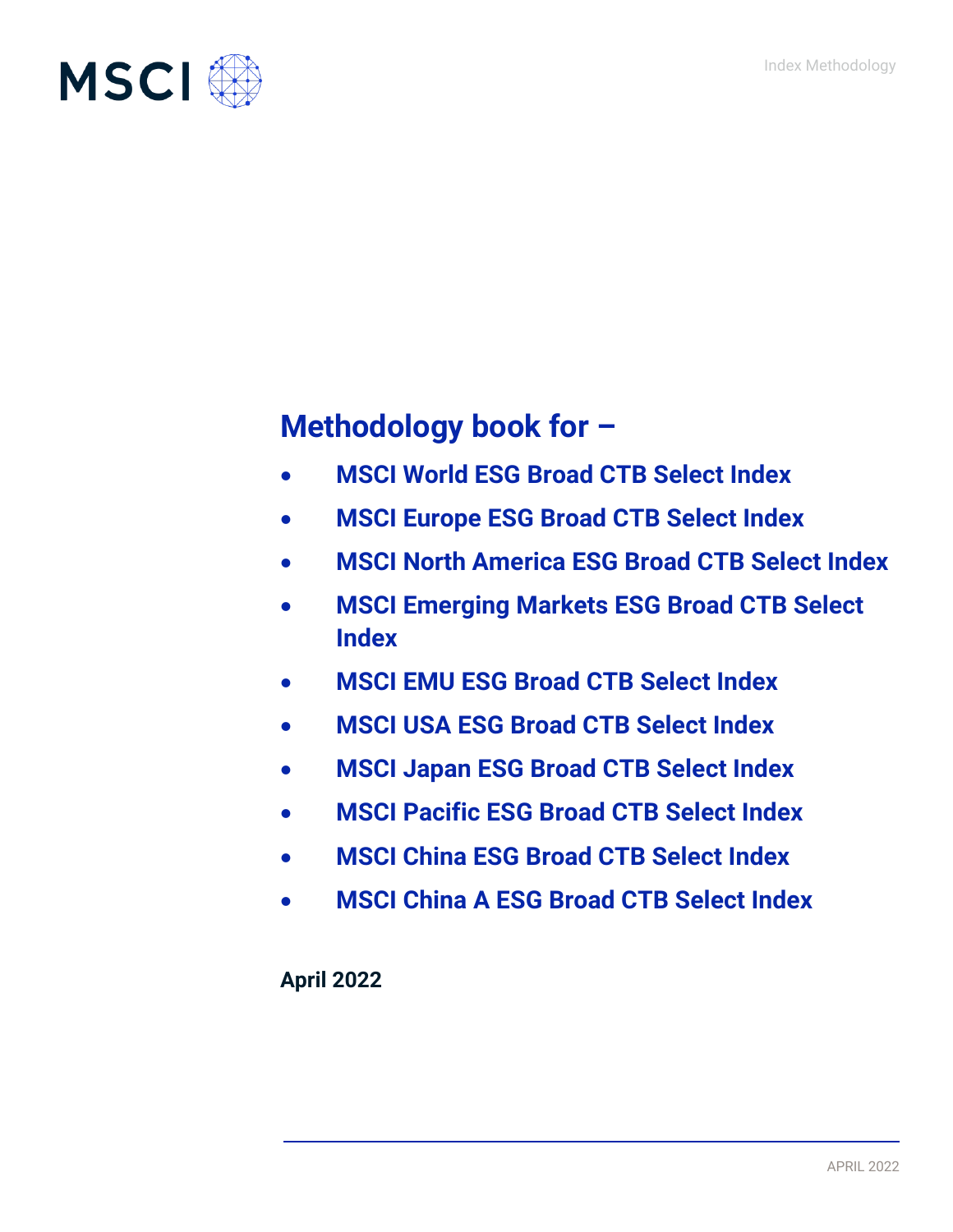

| <b>Contents</b> | 1             |                                                          |  |
|-----------------|---------------|----------------------------------------------------------|--|
|                 | $\mathcal{P}$ |                                                          |  |
|                 | 2.1           |                                                          |  |
|                 | 2.2           |                                                          |  |
|                 | 2.3           | MSCI ESG Business Involvement Screening Research 5       |  |
|                 | 3             |                                                          |  |
|                 | 3.1           |                                                          |  |
|                 | 3.2           |                                                          |  |
|                 | 3.3           |                                                          |  |
|                 | 3.4           |                                                          |  |
|                 | 3.5           |                                                          |  |
|                 | 4             |                                                          |  |
|                 | 4.1           |                                                          |  |
|                 | 4.2           |                                                          |  |
|                 |               |                                                          |  |
|                 |               |                                                          |  |
|                 |               | Appendix 3: New Release of Barra® Equity Model or Barra® |  |
|                 |               |                                                          |  |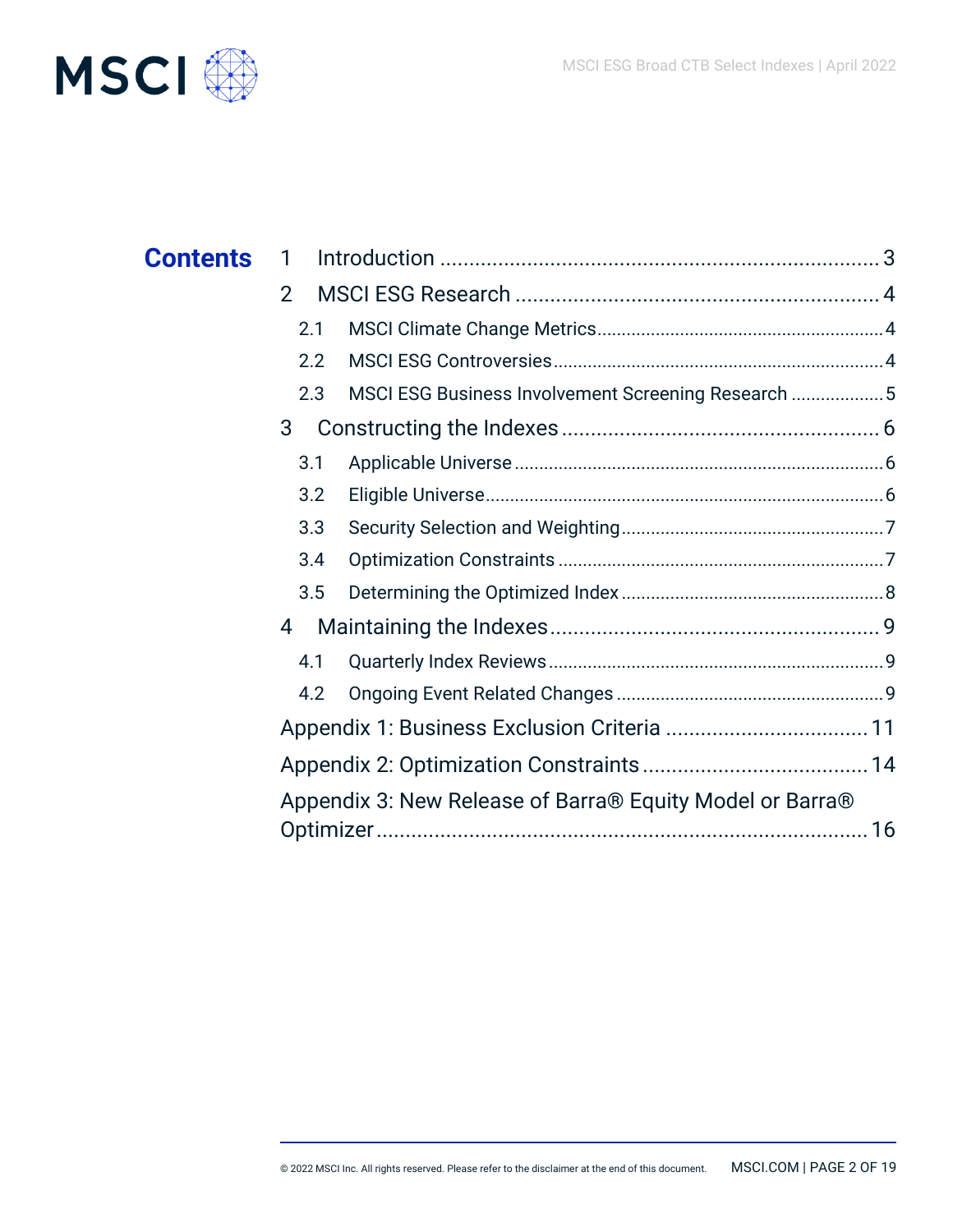

# **1 Introduction**

The MSCI ESG Broad CTB Select Indexes (the 'Index') aim to maximize exposure to positive environmental, social and governance (ESG) factors while maintaining risk and return characteristics similar to those of the respective underlying market capitalization weighted indexes (the 'Parent Index'). The Index also excludes companies meeting the below exclusion criteria –

- Companies involved in manufacturing of Controversial Weapons
- Companies involved in very severe ESG Controversies and severe Environmental Controversies
- Companies involved in the Tobacco-related businesses
- Companies involved in Thermal Coal mining and Power Generation
- Companies involved in Oil Sands Extraction
- Companies involved in Nuclear Weapons
- Companies involved in Arctic Oil and Gas related businesses

The Indexes are constructed by selecting constituents of a market capitalization weighted index (the 'Parent Index') through an optimization process that aims to:

- Maximize exposure to ESG factors for a target tracking error budget.
- Align with the minimum requirements for EU Climate Transition Benchmarks (EU CTBs)
- Reduce the weighted average greenhouse gas intensity relative to Enterprise Value including Cash by 30% with respect to the Parent Index.
- Reduce the weighted average greenhouse gas (GHG) intensity by 7% on an annualized basis
- Reduce the weighted average potential emissions intensity relative to Enterprise Value including Cash from fossil fuel reserves by 30% with respect to the Parent Index.
- Have at least equivalent ratio of weighted average "Green Revenues" to weighted average "Fossil Fuels-based Revenues" as that of the underlying investment universe.

The Indexes aim to be sector-diversified and target companies with high ESG ratings in each sector.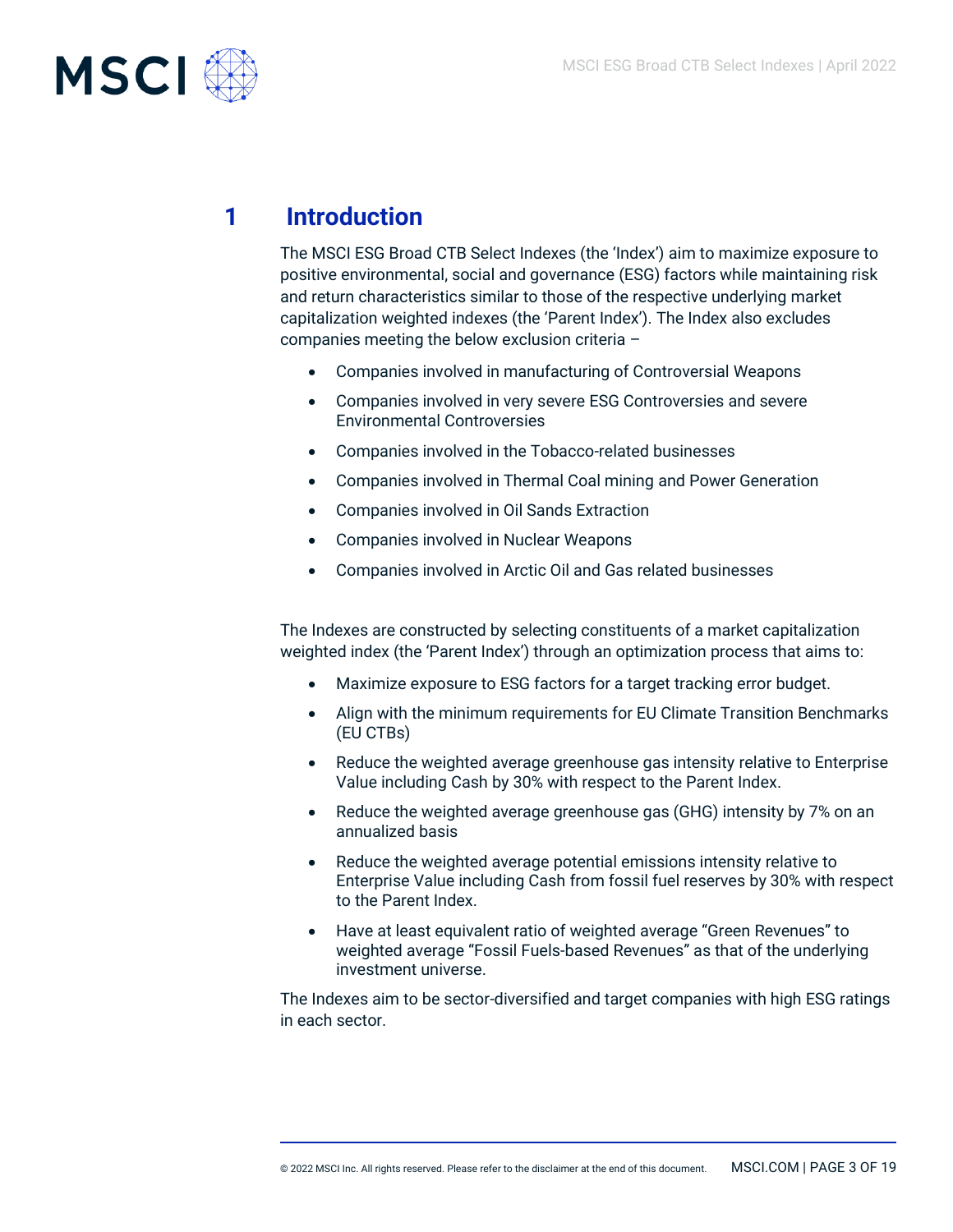

# **2 MSCI ESG Research**

MSCI ESG Research provides in-depth research, ratings and analysis of the environmental, social and governance-related business practices of thousands of companies worldwide. It consists of an integrated suite of tools and products to efficiently manage research, analysis and compliance tasks across the spectrum of ESG factors.

The Index uses company ratings and research provided by MSCI ESG Research. In particular, this index uses the following MSCI ESG Research products: MSCI Climate Change Metrics, MSCI ESG Controversies and MSCI ESG Business Involvement Screening Research.

For details on MSCI ESG Research's full suite of ESG products, please refer to: <https://www.msci.com/esg-investing>

### 2.1 MSCI CLIMATE CHANGE METRICS

MSCI Climate Change Metrics provides climate data & tools to support investors integrating climate risk & opportunities into their investment strategy and processes. It supports investors seeking to achieve a range of objectives, including measuring and reporting on climate risk exposure, implementing low carbon and fossil fuel-free strategies, align with temperature pathways and factoring climate change research into their risk management processes, in particular through climate scenario analysis for both transition and physical risks.

The dataset spans across the four dimensions of a climate strategy: transition risks, green opportunities, physical risks and 1.5° alignment.

For more details on MSCI Climate Change Metrics, please refer to [https://www.msci.com/climate-solutions.](https://www.msci.com/climate-solutions)

## 2.2 MSCI ESG CONTROVERSIES

MSCI ESG Controversies provides assessments of controversies concerning the negative environmental, social, and/or governance impact of company operations, products and services. The evaluation framework used in MSCI ESG Controversies is designed to be consistent with international norms represented by the UN Declaration of Human Rights, the ILO Declaration on Fundamental Principles and Rights at Work, and the UN Global Compact. MSCI ESG Controversies Score falls on a 0-10 scale, with "0" being the most severe controversy.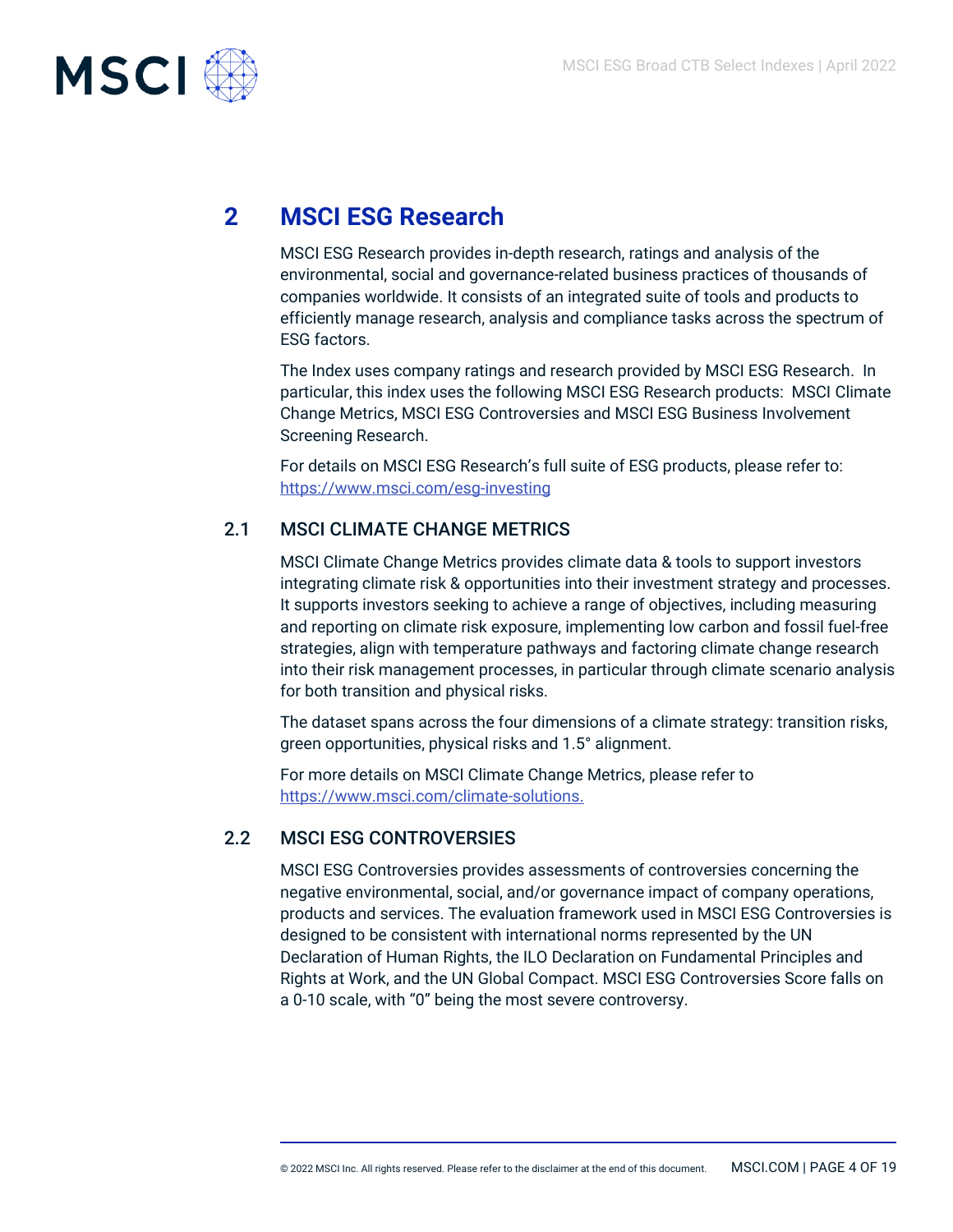

For more details on MSCI ESG Controversies, please refer to [https://www.msci.com/documents/10199/acbe7c8a-a4e4-49de-9cf8-](https://www.msci.com/documents/10199/acbe7c8a-a4e4-49de-9cf8-5e957245b86b) [5e957245b86b](https://www.msci.com/documents/10199/acbe7c8a-a4e4-49de-9cf8-5e957245b86b)

# 2.3 MSCI ESG BUSINESS INVOLVEMENT SCREENING RESEARCH

MSCI ESG Business Involvement Screening Research (BISR) aims to enable institutional investors to manage environmental, social and governance (ESG) standards and restrictions reliably and efficiently.

For more details on MSCI ESG Business Involvement Screening Research, please refer to [http://www.msci.com/resources/factsheets/MSCI\\_ESG\\_BISR.pdf.](http://www.msci.com/resources/factsheets/MSCI_ESG_BISR.pdf)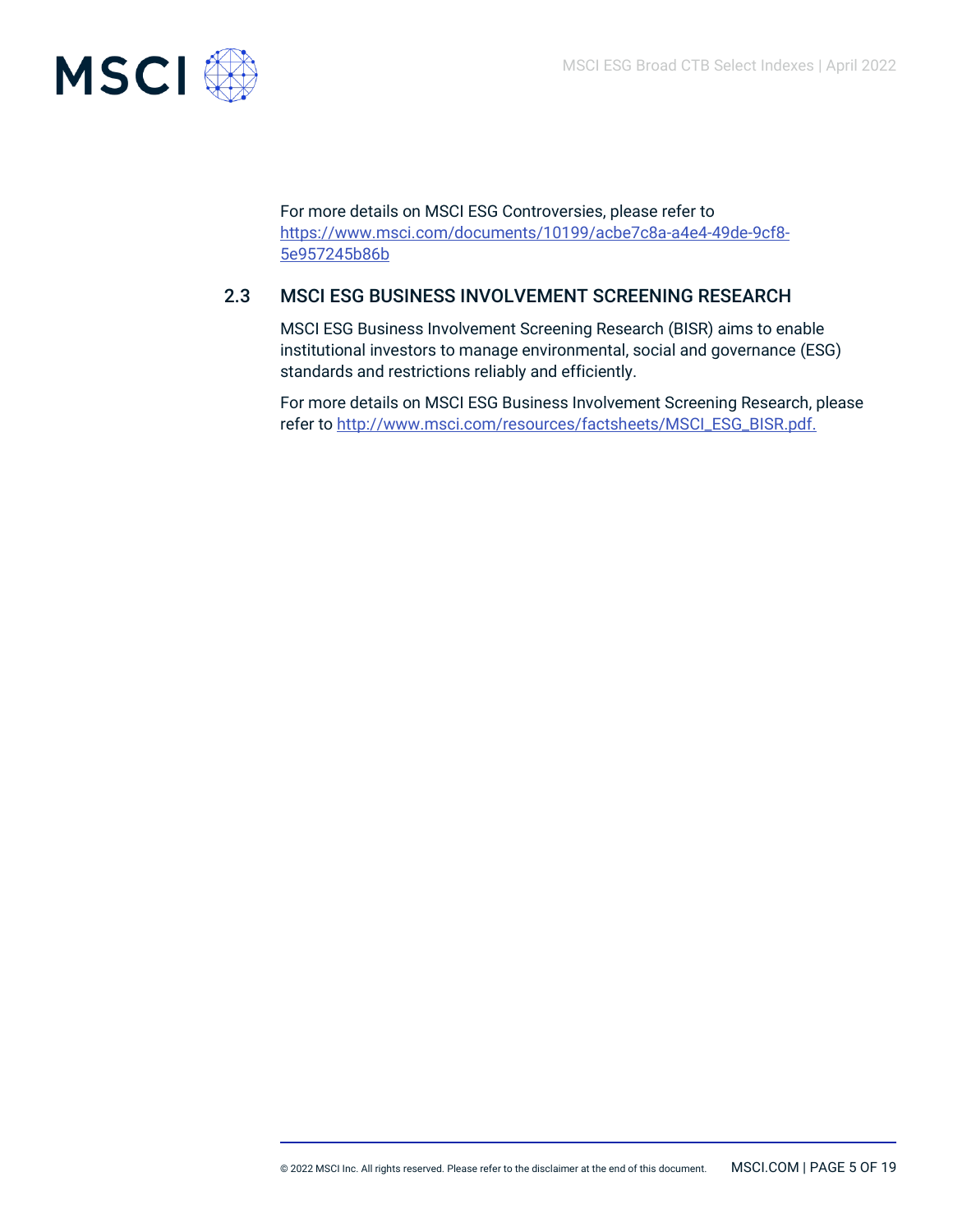

# **3 Constructing the Indexes**

## 3.1 APPLICABLE UNIVERSE

The applicable universe includes all the existing constituents of the corresponding free float adjusted market capitalization weighted index as shown in the table below ("Parent Index"). This approach aims to provide an opportunity set with sufficient liquidity and investment capacity.

| <b>Index Name</b>                                   | <b>Parent Index</b>                   |
|-----------------------------------------------------|---------------------------------------|
| MSCI World ESG Broad CTB Select Index               | MSCI World Index                      |
| MSCI Europe ESG Broad CTB Select Index              | <b>MSCI Europe Index</b>              |
| MSCI North America ESG Broad CTB Select<br>Index    | <b>MSCI North America Index</b>       |
| MSCI Emerging Markets ESG Broad CTB Select<br>Index | <b>MSCI Emerging Markets</b><br>Index |
| MSCI EMU ESG Broad CTB Select Index                 | MSCLEMU Index                         |
| MSCI USA ESG Broad CTB Select Index                 | MSCI USA Index                        |
| MSCI Japan ESG Broad CTB Select Index               | MSCI Japan Index                      |
| MSCI Pacific ESG Broad CTB Select Index             | <b>MSCI Pacific Index</b>             |
| MSCI China ESG Broad CTB Select Index               | <b>MSCI China Index</b>               |
| MSCI China A ESG Broad CTB Select Index             | MSCLChina A Index                     |

### 3.2 ELIGIBLE UNIVERSE

The Eligible Universe is constructed from the Applicable Universe by excluding companies that are involved in the following businesses and meet the business involvement exclusion criteria as detailed in Appendix 1:

- Controversial Weapons
- Tobacco
- Thermal Coal
- Oil Sands Extraction
- Nuclear Weapons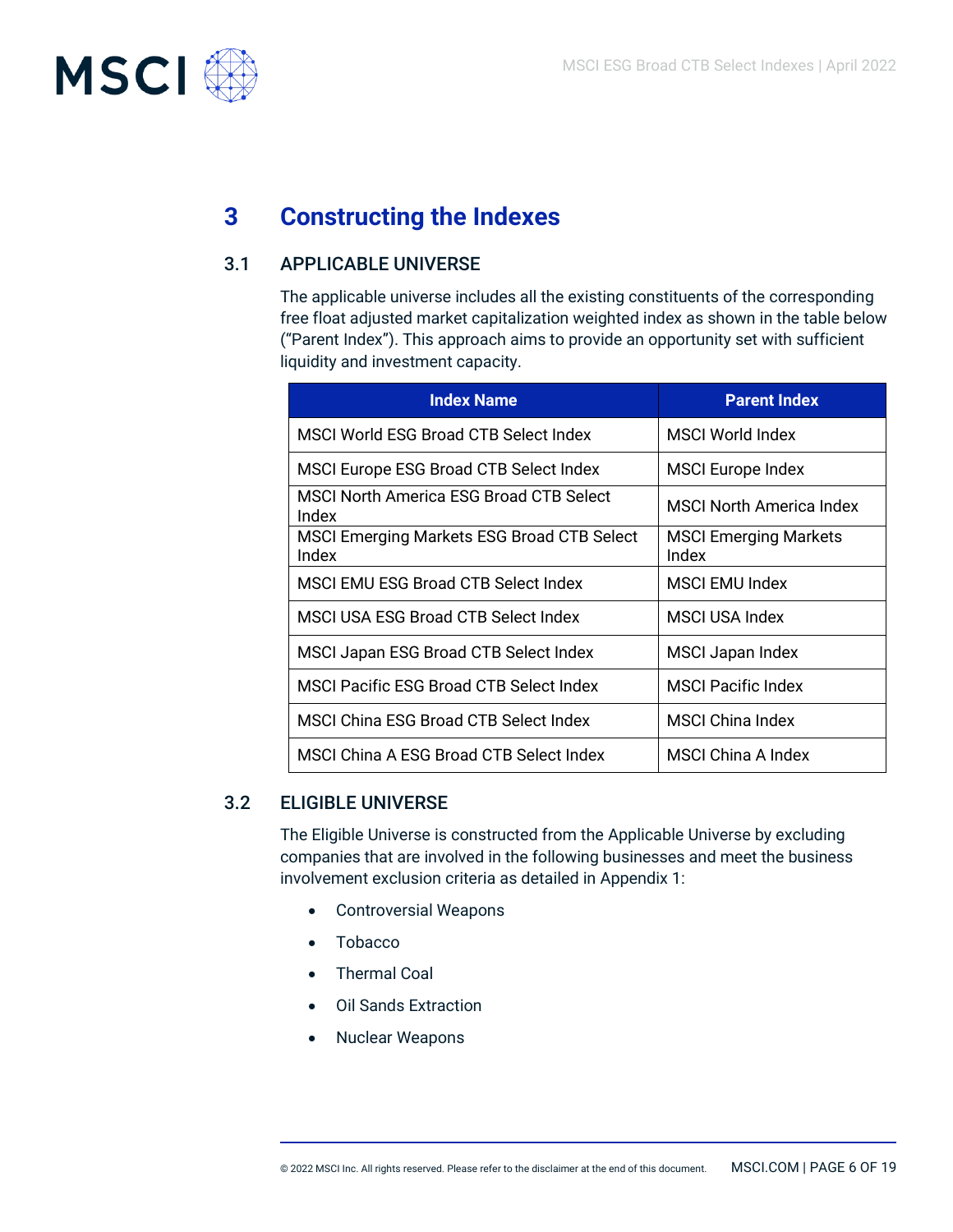

Additionally, companies are required to have an MSCI ESG Controversies Score of 1 and an MSCI Environmental Controversies Score of 2 to be eligible for inclusion.

## 3.3 SECURITY SELECTION AND WEIGHTING

Securities in the Eligible Universe are selected and weighted following an optimization-based approach.

## 3.4 OPTIMIZATION CONSTRAINTS

The Optimization process aims to maximize the Index's exposure to ESG scores for a given tracking error budget. ESG scores are normalized and used in the optimization process. The following ex-ante tracking error targets are used for the construction of MSCI ESG Broad CTB Select Indexes –

| No.            | <b>MSCI ESG Broad CTB Index</b>                  | <b>Ex-Ante Tracking</b><br><b>Error</b> |
|----------------|--------------------------------------------------|-----------------------------------------|
| 1              | MSCI World ESG Broad CTB Select Index            | 0.75%                                   |
| $\overline{2}$ | MSCI Europe ESG Broad CTB Select Index           | 0.75%                                   |
| 3              | MSCI North America ESG Broad CTB Select Index    | 0.75%                                   |
| 4              | MSCI Emerging Markets ESG Broad CTB Select Index | 1.00%                                   |
| 5              | MSCI EMU ESG Broad CTB Select Index              | 0.75%                                   |
| 6              | MSCI USA ESG Broad CTB Select Index              | 0.75%                                   |
| $\overline{7}$ | MSCI Japan ESG Broad CTB Select Index            | 0.75%                                   |
| 8              | <b>MSCI Pacific ESG Broad CTB Select Index</b>   | 0.75%                                   |
| $\overline{9}$ | MSCI China ESG Broad CTB Select Index            | 1.00%                                   |
| 10             | MSCI China A ESG Broad CTB Select Index          | 1.00%                                   |

Normalization of the ESG scores is designed to allow the optimization process to assess each score in the context of the overall distribution of the ESG scores.

Please refer to Appendix 2 for the Optimization constraints.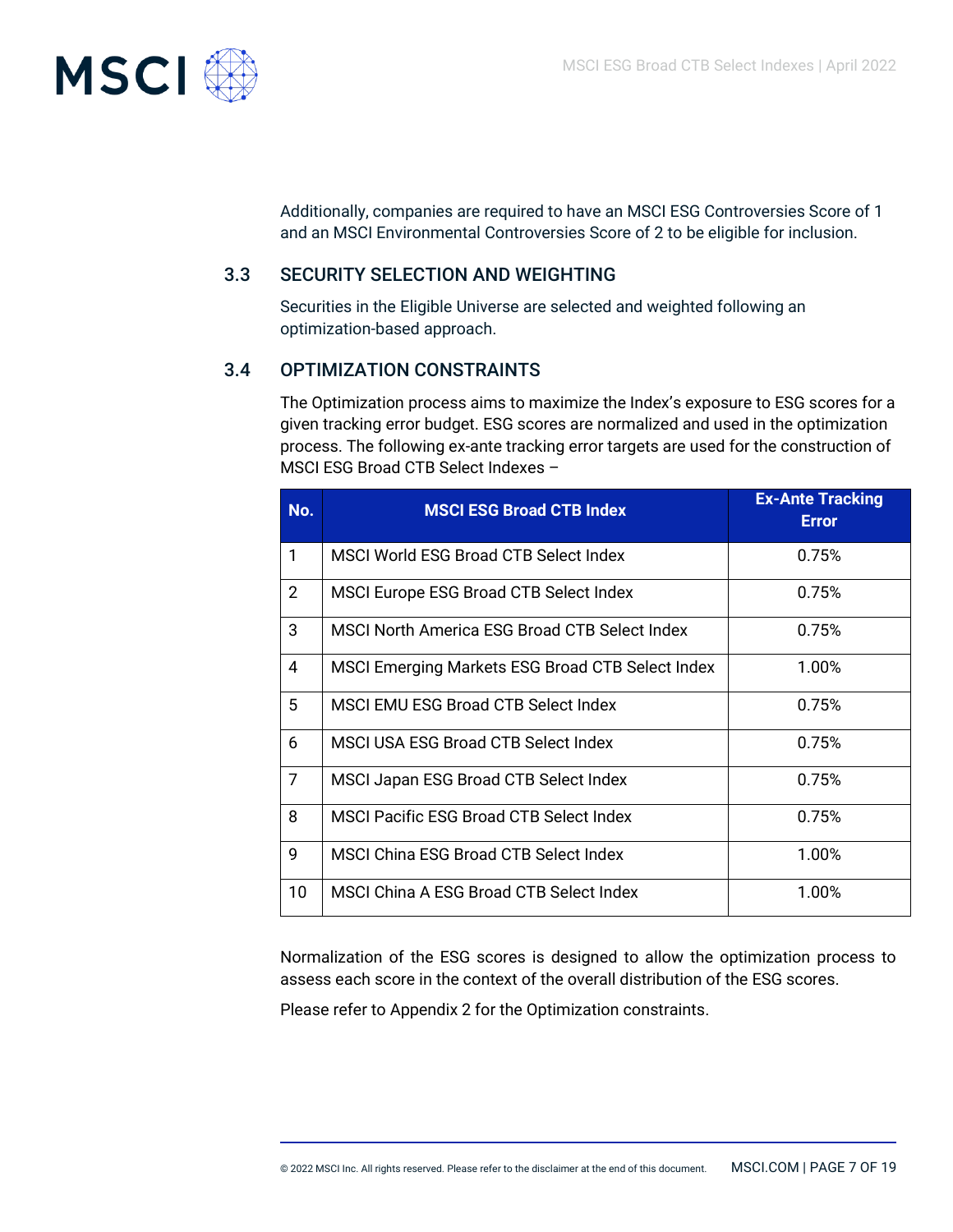

# 3.5 DETERMINING THE OPTIMIZED INDEX

The Index is constructed using the Barra Open Optimizer<sup>1</sup> in combination with the relevant Barra Equity Model. The optimization uses universe of eligible securities and the specified optimization objectives and constraints to determine the constituents of the Indexes.

<sup>1</sup> Please refer to Appendix 2 and 3 for more details.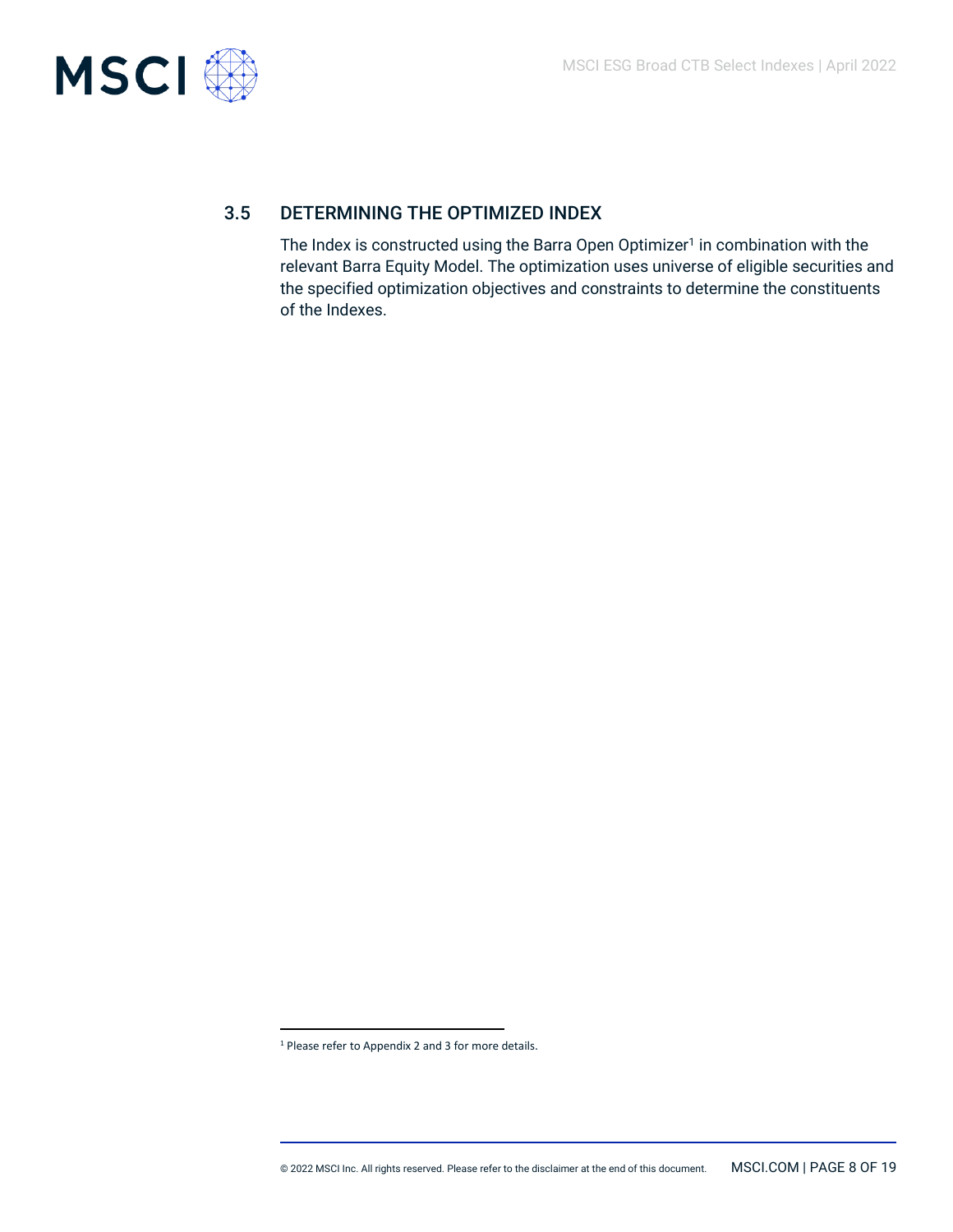

# **4 Maintaining the Indexes**

### 4.1 QUARTERLY INDEX REVIEWS

The Index is rebalanced on a quarterly basis to coincide with the regular Index Reviews (Semi-Annual Index Reviews in May and November and Quarterly Index Reviews in February and August) of the MSCI Global Investable Market Indexes. Changes are implemented at the end of February, May, August and November. The pro forma indexes are in general announced nine business days before the effective date.

ESG scores used for the Quarterly Index Reviews will be taken as of the end of the month preceding the Index Review, i.e., January, April, July and October.

At each Index Review, the optimization process outlined in Section 3 is implemented.

In general, MSCI uses MSCI ESG Research data (including MSCI ESG Ratings, MSCI ESG Controversies Scores, MSCI Business Involvement Screening Research, and MSCI ESG Climate Change Metrics) as of the end of the month preceding the Index Reviews. For some securities, such data may not be published by MSCI ESG Research by the end of the month preceding the Index Review. For such securities, MSCI will use ESG data published after the end of month, when available.

### 4.2 ONGOING EVENT RELATED CHANGES

The general treatment of corporate events in the Indexes aims to minimize turnover outside of Index Reviews. The methodology aims to appropriately represent an investor's participation in an event based on relevant deal terms and pre-event weighting of the index constituents that are involved. Further, changes in index market capitalization that occur as a result of corporate event implementation will be offset by a corresponding change in the Variable Weighting Factor (VWF) of the constituent.

Additionally, if the frequency of Index Reviews in the Parent Index is greater than the frequency of Index Reviews in the Index, the changes made to the Parent Index during intermediate Index Reviews will be neutralized in the Index.

The following section briefly describes the treatment of common corporate events within the Index.

No new securities will be added (except where noted below) to the Index between Index Reviews. Parent Index deletions will be reflected simultaneously.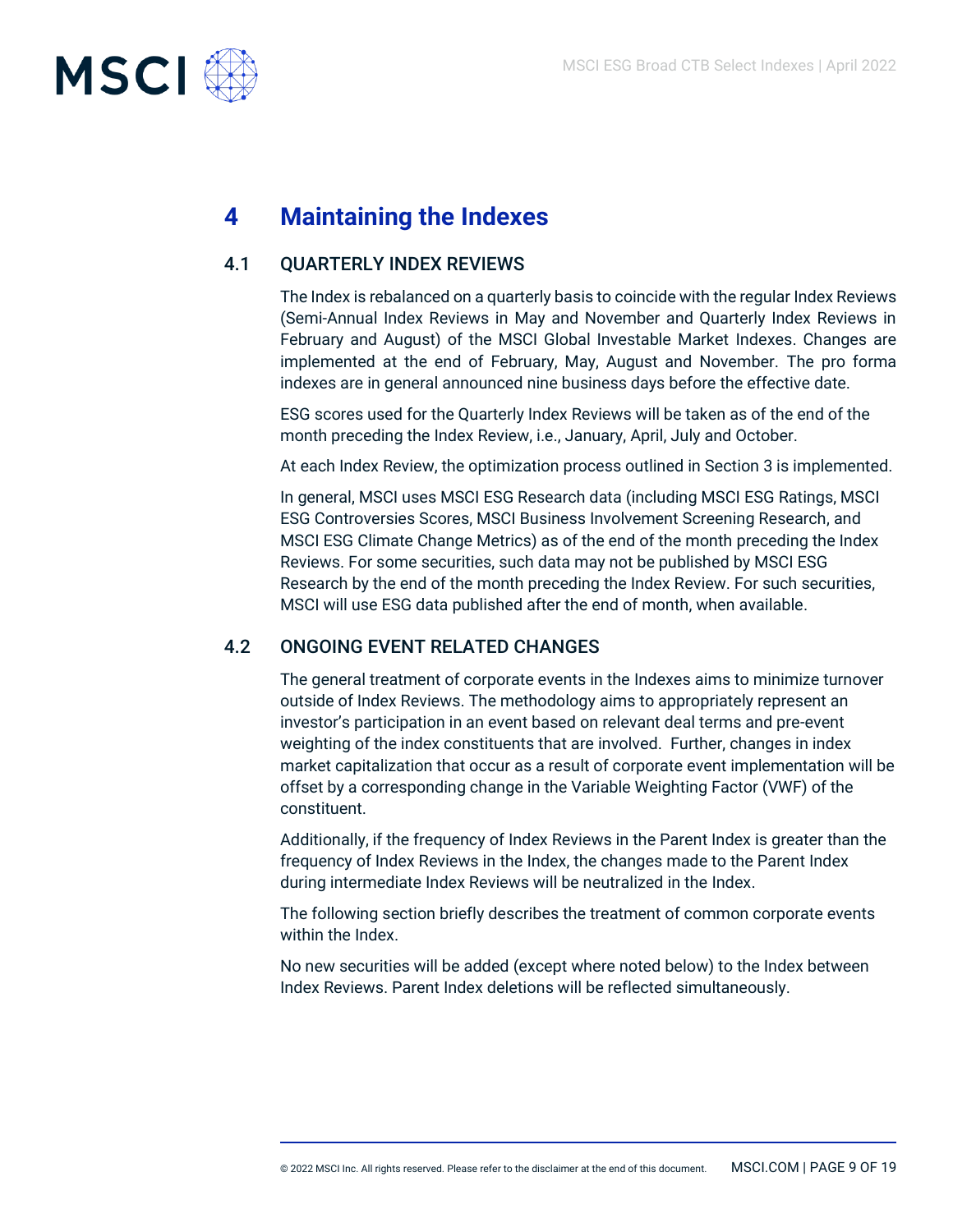

| <b>EVENT TYPE</b>                          | <b>EVENT DETAILS</b>                                                                                                                                                                                                                                               |
|--------------------------------------------|--------------------------------------------------------------------------------------------------------------------------------------------------------------------------------------------------------------------------------------------------------------------|
| <b>New additions to the Parent Index</b>   | A new security added to the parent<br>index (such as IPO and other early<br>inclusions) will not be added to the<br>index.                                                                                                                                         |
| <b>Spin-Offs</b>                           | All securities created as a result of the<br>spin-off of an existing Index<br>constituent will be added to the Index<br>at the time of event implementation.<br>Reevaluation for continued inclusion<br>in the Index will occur at the<br>subsequent Index Review. |
| <b>Merger/Acquisition</b>                  | For Mergers and Acquisitions, the<br>acquirer's post event weight will<br>account for the proportionate amount<br>of shares involved in deal<br>consideration, while cash proceeds<br>will be invested across the Index.                                           |
|                                            | If an existing Index constituent is<br>acquired by a non-Index constituent,<br>the existing constituent will be deleted<br>from the Index and the acquiring non-<br>constituent will not be added to the<br>Index.                                                 |
| <b>Changes in Security Characteristics</b> | A security will continue to be an Index<br>constituent if there are changes in<br>characteristics (country, sector, size<br>segment, etc.) Reevaluation for<br>continued inclusion in the Index will<br>occur at the subsequent Index Review.                      |

Further detail and illustration regarding specific treatment of corporate events relevant to this Index can be found in the MSCI Corporate Events Methodology book under the sections detailing the treatment of events in Capped Weighted and Non-Market Capitalization Weighted indexes.

The MSCI Corporate Events methodology book is available at: <https://www.msci.com/index-methodology>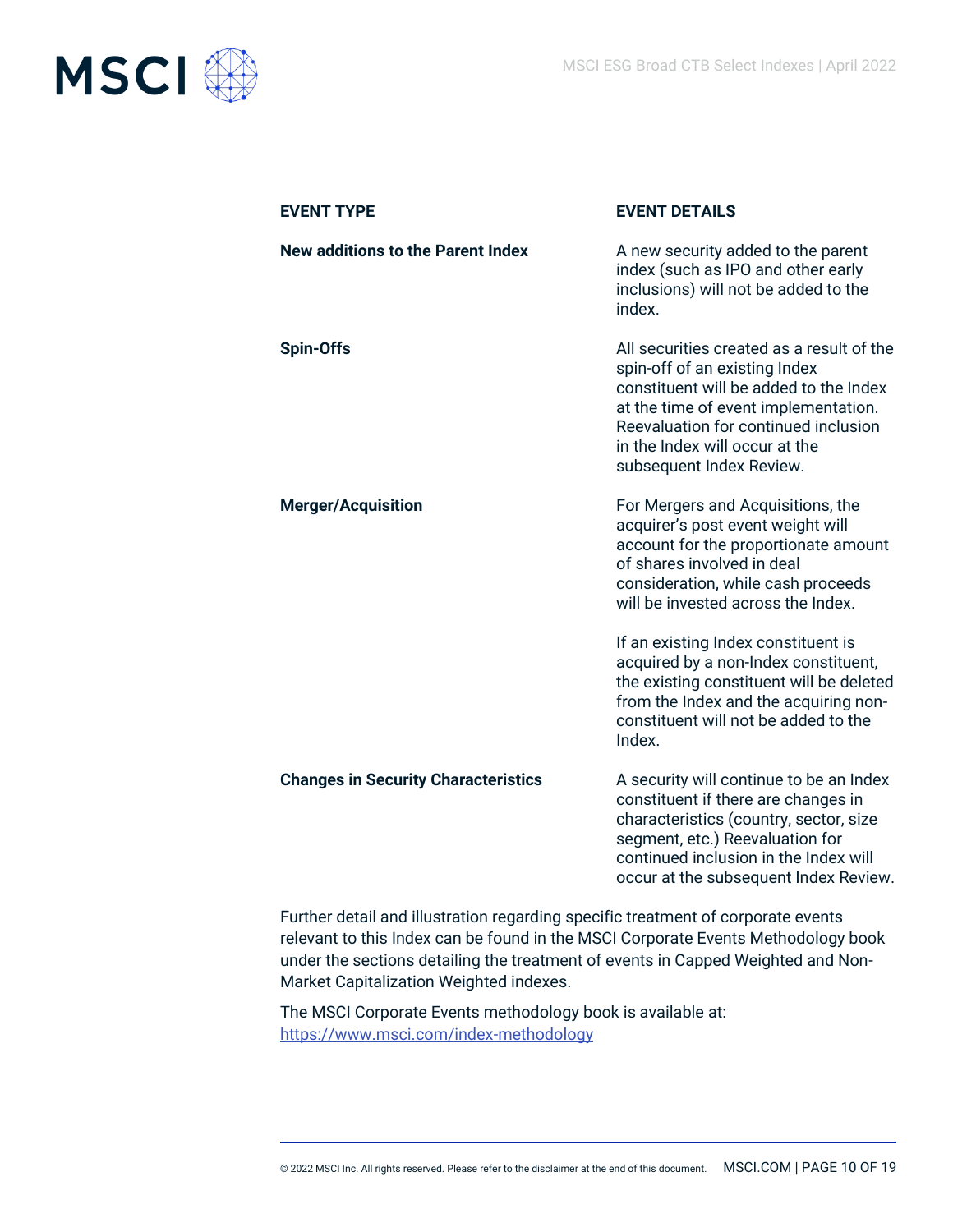

# **Appendix 1: Business Exclusion Criteria**

MSCI ESG Research has developed a framework designed to define significant involvement in controversial activities. According to this framework, there are three tolerance levels: Zero Tolerance, Minimal Tolerance and Low Tolerance.

Each controversial activity screened by the MSCI ESG Broad Select Indexes (except Thermal Coal, Oil Sands and Global Norms) is assigned to one of these tolerance levels:

#### **Activities classified under "Zero Tolerance"**

- **Controversial Weapons**
	- o All companies with any tie to Controversial Weapons (cluster munitions, landmines, depleted uranium weapons, biological/chemical weapons, blinding lasers, non-detectable fragments and incendiary weapons), as defined by the methodology of the MSCI Ex-Controversial Weapons Indexes available at [https://www.msci.com/index-methodology.](https://www.msci.com/index-methodology)

#### **Activities classified under "Minimal Tolerance"**

#### • **Nuclear Weapons**

- o All companies that manufacture nuclear warheads and/or whole nuclear missiles.
- o All companies that manufacture components that were developed or are significantly modified for exclusive use in nuclear weapons (warheads and missiles).
- o All companies that manufacture or assemble delivery platforms that were developed or significantly modified for the exclusive delivery of nuclear weapons.
- $\circ$  All companies that provide auxiliary services related to nuclear weapons.
- o All companies that manufacture components that were not developed or not significantly modified for exclusive use in nuclear weapons (warheads and missiles).
- o All companies that manufacture or assemble delivery platforms that were not developed or not significantly modified for the exclusive delivery of nuclear weapons.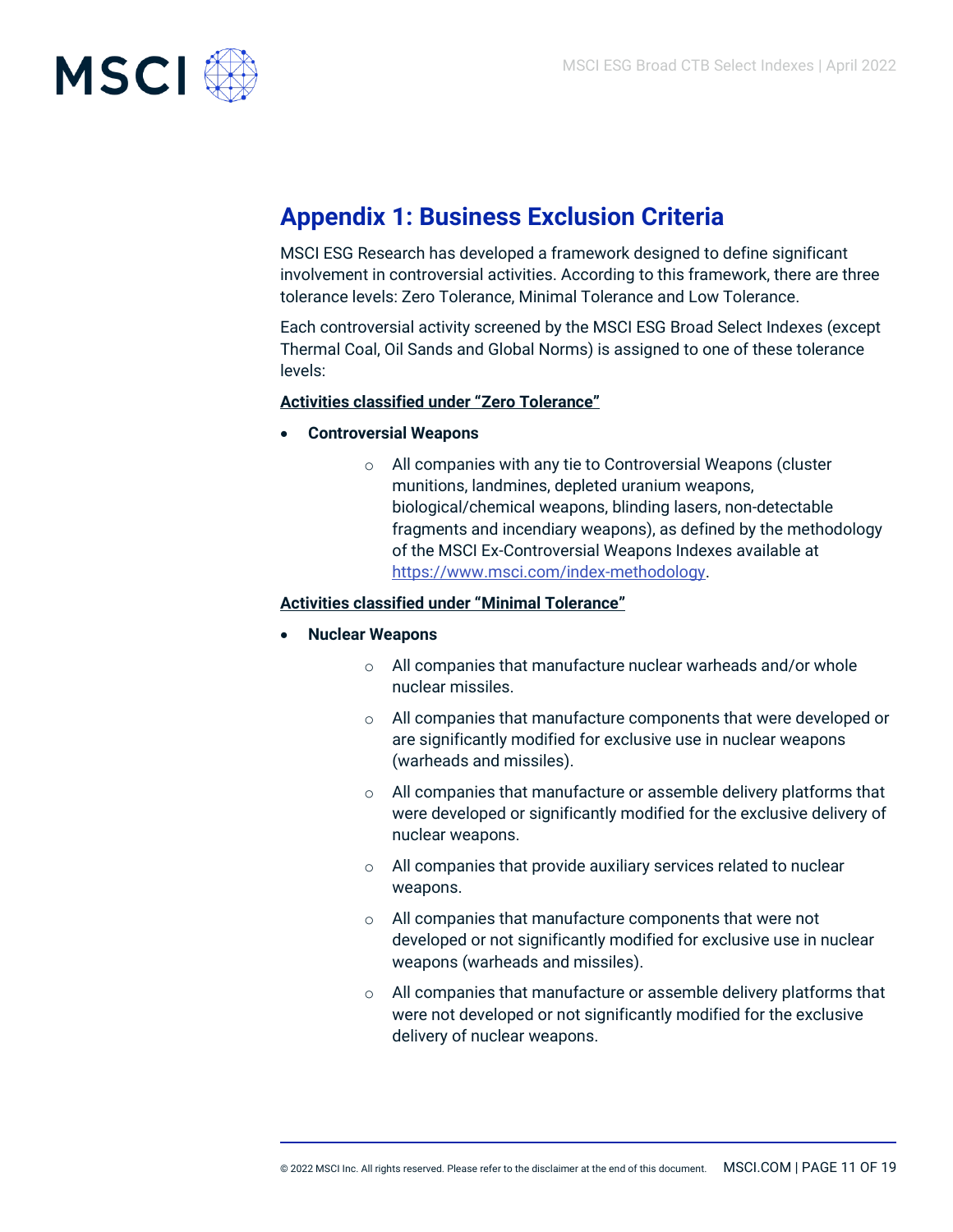

- o All companies that manufacture components for nuclear-exclusive delivery platforms.
- **Tobacco** 
	- o All companies classified as a "Producer"
	- o All companies deriving 5% or more aggregate revenue from the production, distribution, retail and supply of tobacco-related products.

#### **Activities not classified under any specific tolerance level**

- **Thermal Coal** 
	- o All companies deriving 5% or more revenue (either reported or estimated) from the mining of thermal coal (including lignite, bituminous, anthracite and steam coal) and its sale to external parties. It excludes: revenue from metallurgical coal; coal mined for internal power generation (e.g. in the case of vertically integrated power producers); intra-company sales of mined thermal coal; and revenue from coal trading.
	- o All companies deriving 5% or more revenue (either reported or estimated) from the thermal coal-based power generation.
	- o All companies generating 10% or more power from thermal coal
	- o All companies that own thermal coal reserves

#### • **Unconventional Oil & Gas**

o All companies deriving 5% or more revenues from oil sands, oil shale (kerogen-rich deposits), shale gas, shale oil, coal-seam gas, coal-bed methane as well as Arctic onshore/offshore reserves.

#### • **Arctic Oil & Gas**

- o All companies deriving 5% or more revenue from Arctic Oil
- o All companies deriving 5% or more revenue from Arctic Gas
- o All companies with evidence of producing Arctic oil. This factor does not capture revenue from non-extraction activities (e.g. exploration, surveying, processing, refining); ownership of Arctic oil reserves with no associated extraction revenues; revenue from intra-company sales
- o All companies with evidence of producing Arctic gas. This factor does not capture revenue from non-extraction activities (e.g.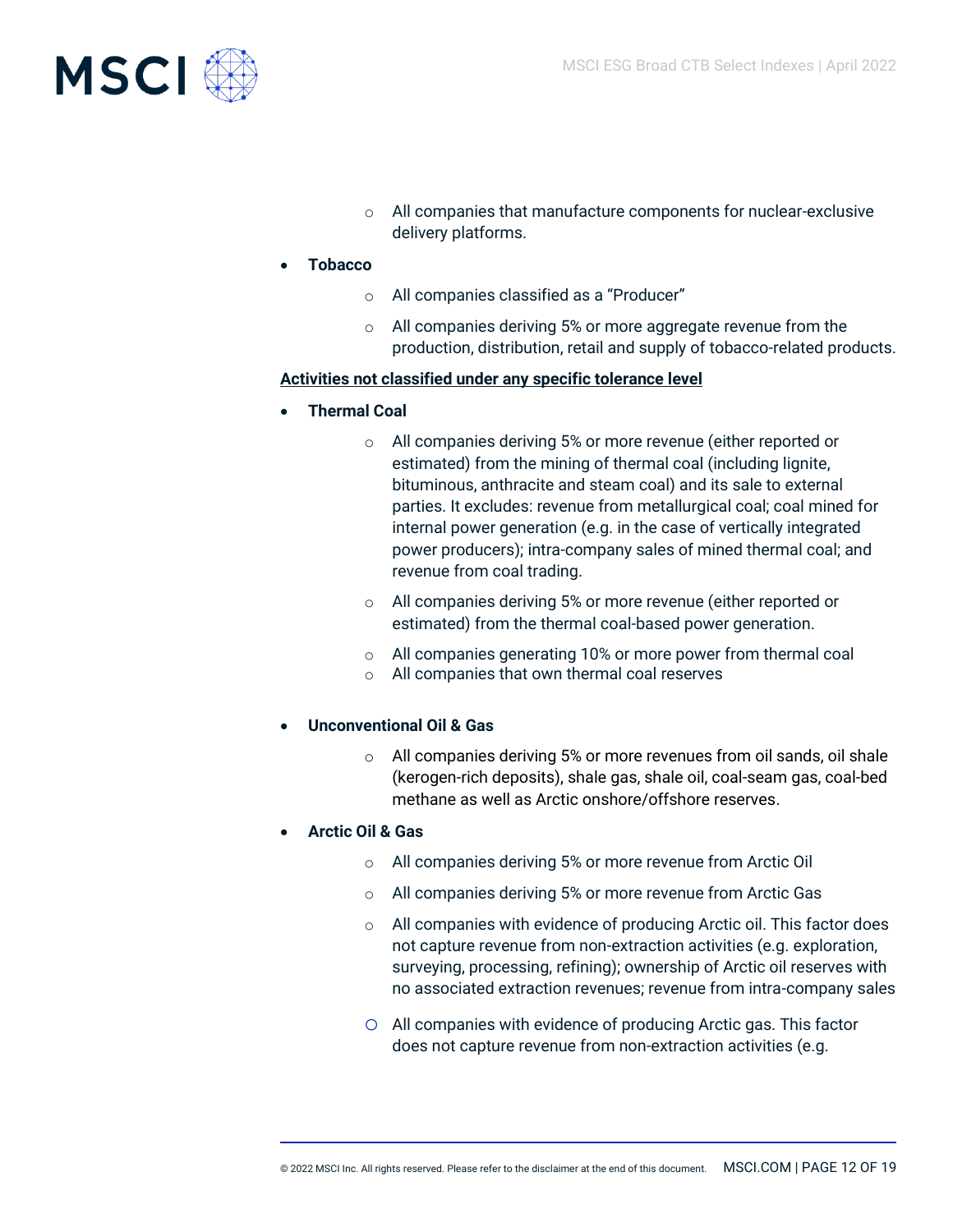

exploration, surveying, processing, refining); ownership of Arctic gas reserves with no associated extraction revenues; revenue from intracompany sales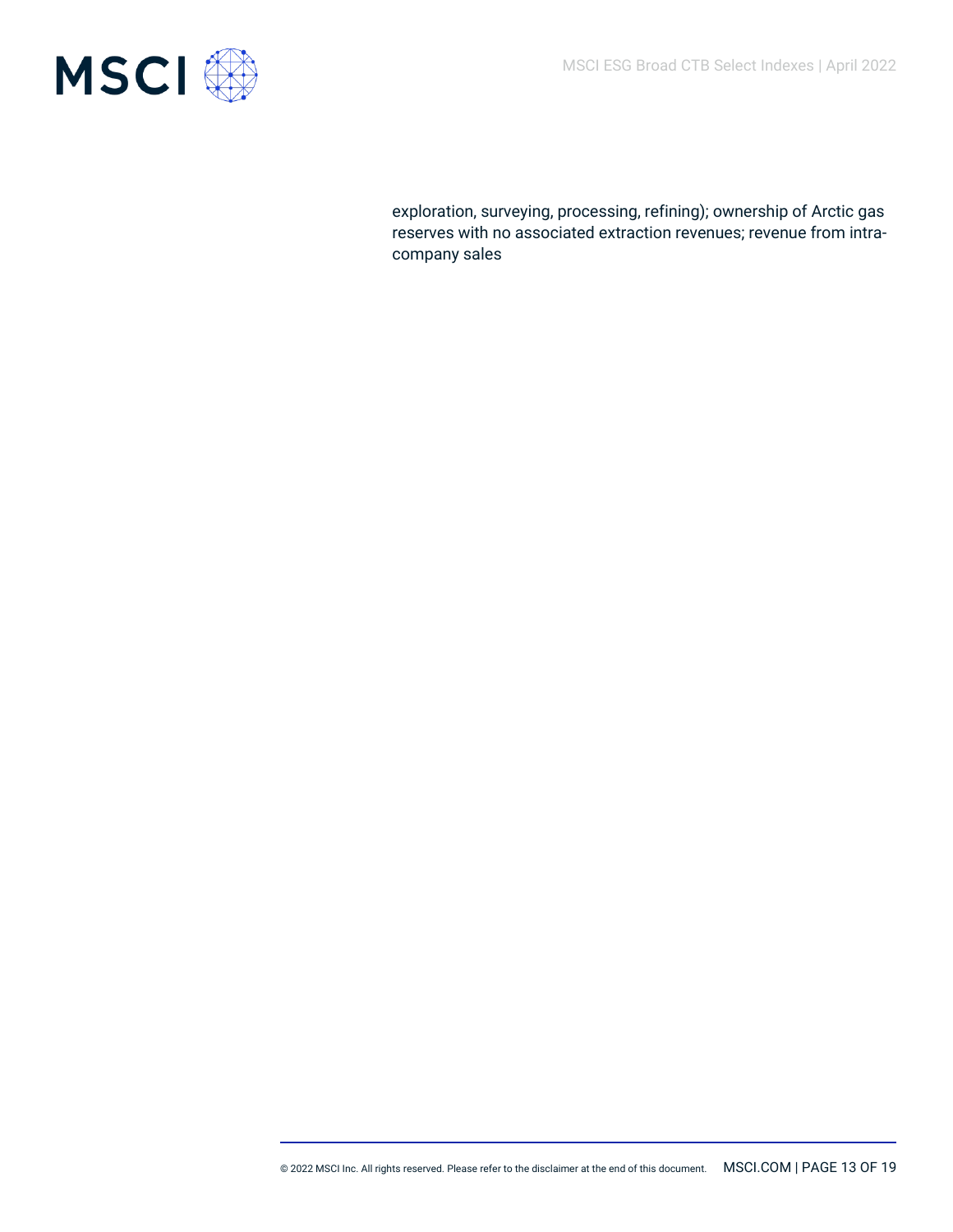

# **Appendix 2: Optimization Constraints**

At each Quarterly Index Review, the following optimization constraints along with the ex-ante tracking error targets defined in Section 3.4 are used to ensure replicability and investability.

#### **Screened Parent**

The Screened Parent is constructed by excluding securities from the Parent Index based on the exclusion criteria as defined in Section 3.3. The security weights are then normalized to 100%.

| No.            | <b>Transition and Physical Risk Objective</b>                                                        | <b>MSCI ESG Broad</b><br><b>Select CTB</b><br><b>Indexes</b> |
|----------------|------------------------------------------------------------------------------------------------------|--------------------------------------------------------------|
| $1^{\prime}$   | Minimum reduction in Greenhouse Gas (GHG)<br>Intensity (Scope 1+2+3)                                 | 30%                                                          |
| $\overline{2}$ | Minimum average reduction (per annum) in GHG<br>Intensity relative to GHG Intensity at the Base Date | 7%                                                           |
| $3^{\prime}$   | Minimum active weight in High Climate Impact<br>Sector as defined in Appendix 4                      | 0%                                                           |
| $4^{\wedge}$   | Minimum reduction in Weighted Average Potential<br><b>Emissions Intensity</b>                        | 30%                                                          |
| $5^{\prime}$   | Minimum ratio of Weighted Average Green<br>Revenue/ Weighted Average Fossil fuels-based<br>Revenue   | At least equal                                               |

#### **Constraints imposed to meet transition and physical risk objectives**

#### **Diversification Constraints**

| No.           | <b>Parameter</b>           | <b>Values</b>                                                                                                    |
|---------------|----------------------------|------------------------------------------------------------------------------------------------------------------|
|               | Minimum Constituent Weight | Minimum constituent weight in the<br><b>Screened Parent</b>                                                      |
| $2^{\lambda}$ | Asset Lower Bound          | Maximum (Minimum constituent<br>weight in the Screened Parent, 0.25 *<br>Security Weight in the Screened Parent) |
| $3^{\prime}$  | Asset Upper Bound          | Minimum (5 * Security Weight in the<br>Screened Parent, Security Weight in the<br>Screened Parent +2%)           |
| 4^            | Active Sector Weights      | $+/-5%$                                                                                                          |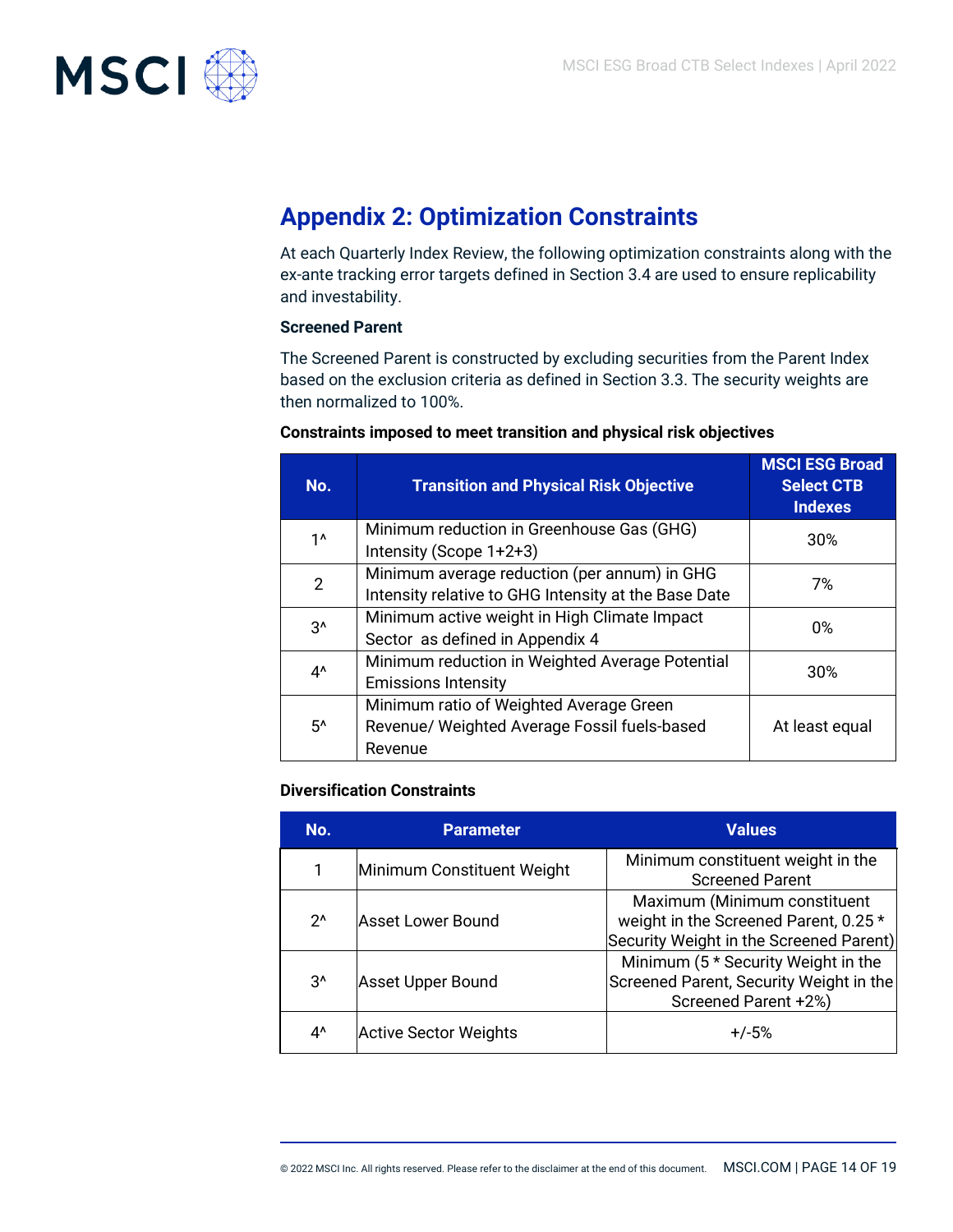

| 5^   | Active Country Weights*                                  | $+/-5%$ |
|------|----------------------------------------------------------|---------|
| $6^$ | One Way Turnover during May<br>and November Index Review | 10%     |
| $7^$ | One Way Turnover during Feb and<br>Aug Index Review      | 5%      |
| 8    | Specific Risk Aversion                                   | 0.075   |
| 9    | Common Factor Risk Aversion                              | 0.0075  |

\* Active Country Weights – In case there are countries in the Parent Index which weigh less than 2.5% in the Parent Index, then for such countries the active country upper bound of +5% is not applicable. When a country weighs less than 2.5% in the Parent Index then the upper bound of country weight in the MSCI ESG Broad CTB Select Index is set at three times of the country's weight in the Parent Index.

^ The Optimization Constraints are applied relative to the Parent Index.

#### **Infeasible Solution** –

During the Semi-Annual or Quarterly Index Review, in the event that there is no optimal solution that satisfies all the optimization constraints, the following constraints will be relaxed, until an optimal solution is found:

- The turnover constraint will be relaxed up to a maximum of 5 times of the original turnover budget in steps of 5%
- The ex-ante tracking error is relaxed up to a maximum of 5 times of the original ex-ante tracking error in steps on 0.1%.
- The one-way index turnover constraint and the ex-ante tracking error constraint are alternately relaxed until a feasible solution is achieved.

In the event that no optimal solution is found after the above constraint relaxations are exhausted, the relevant Index will not be rebalanced for that Index Review.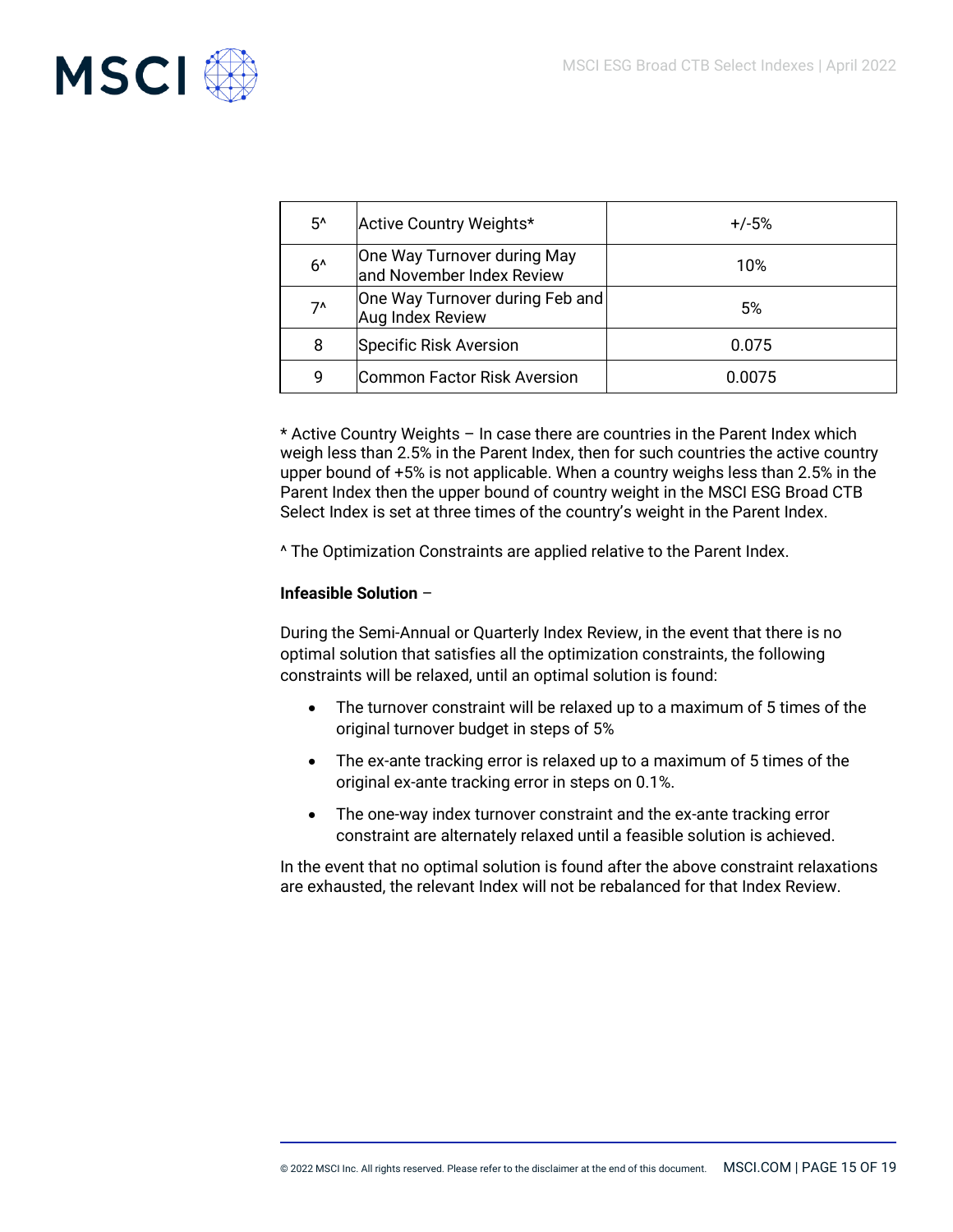

# **Appendix 3: New Release of Barra® Equity Model or Barra® Optimizer**

The methodology presently uses MSCI Barra Global Equity Model for Long-Term Investors ("GEMLTL") for the optimization. A new release of the relevant Barra Equity Model or Barra Optimizer may replace the former version within a suitable timeframe.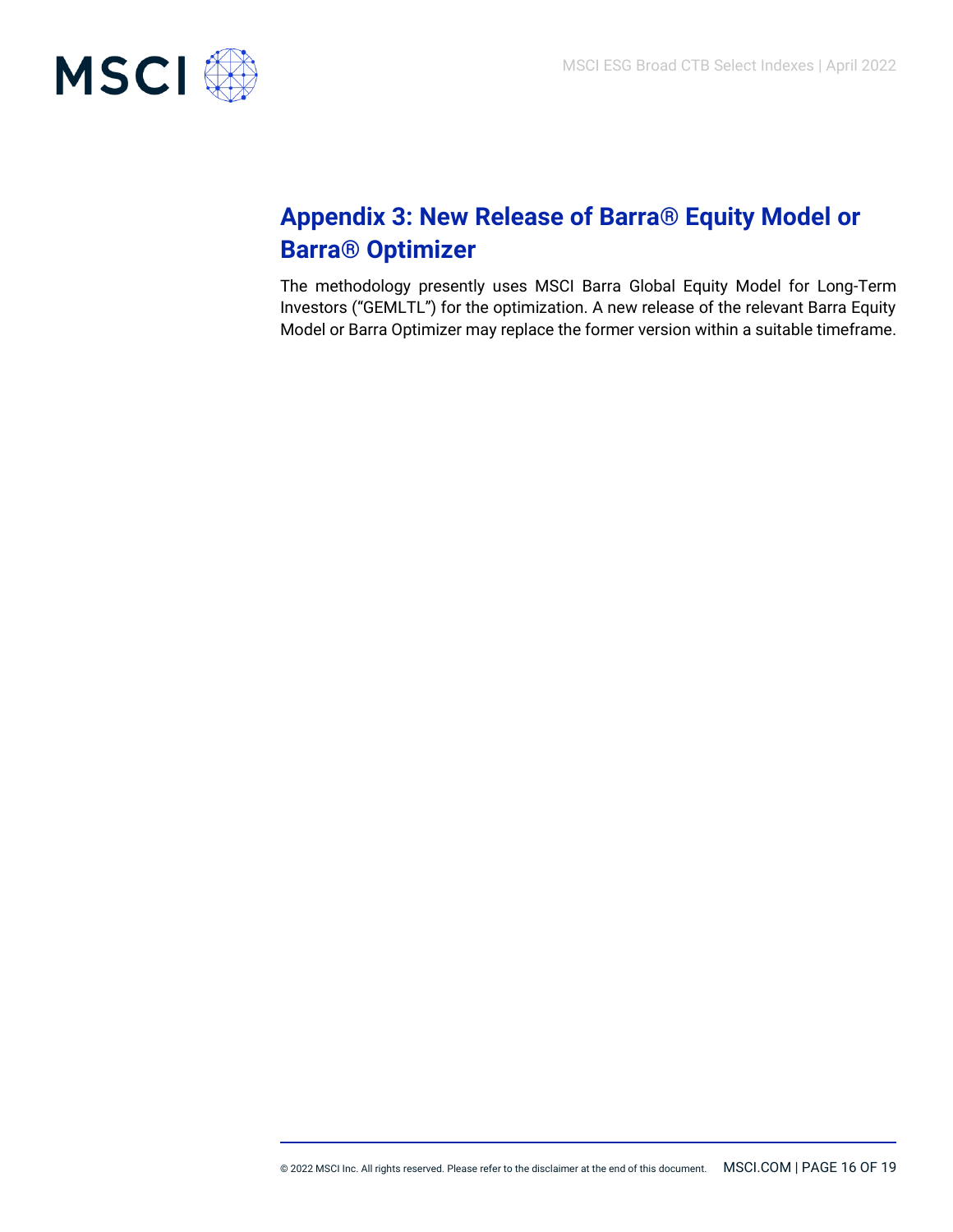

#### **The following sections have been modified since March 2022:**

- Sections 3.3, 3.4, 3.5: Updated to align with the minimum requirements of the EU CTB
- Appendix 1 Updated to add exclusions based on thermal coal power, thermal coal reserves and Arctic Oil & Gas
- Appendix 2 Updated to align with the minimum requirements of the EU CTB

#### **The following sections have been modified effective April 2022:**

• Sections 3.1, 3.4: Updated to add construction parameters for the MSCI Pacific ESG Broad CTB Select Index, the MSCI China ESG Broad CTB Select Index and the MSCI China A ESG Broad CTB Select Index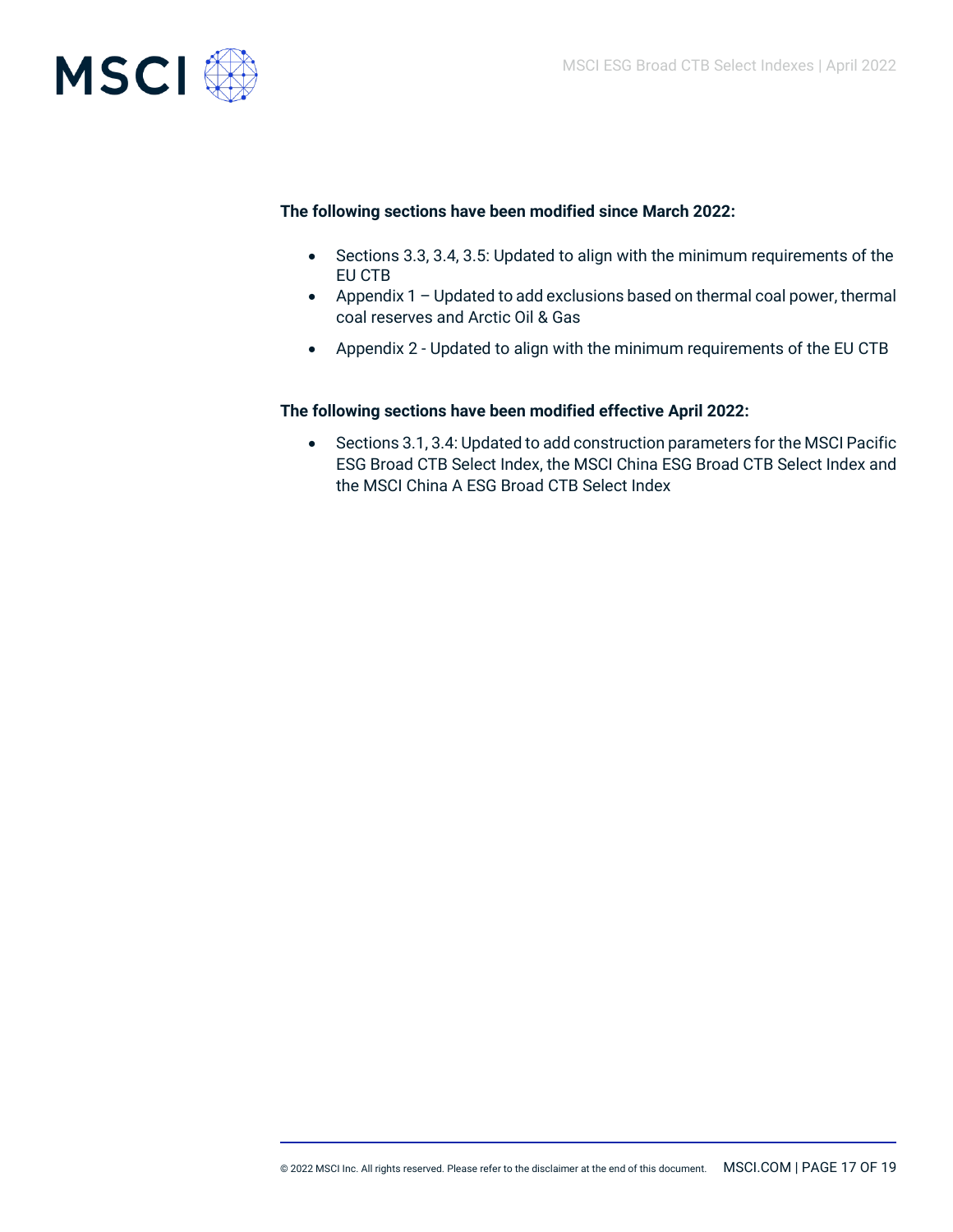

# **Contact us**

#### **AMERICAS**

| clientservice@msci.com |  |
|------------------------|--|
|------------------------|--|

| Americas        | 1888 588 4567 *  |
|-----------------|------------------|
| Atlanta         | + 1 404 551 3212 |
| <b>Boston</b>   | +1 617 532 0920  |
| Chicago         | + 1 312 675 0545 |
| Monterrey       | +52 81 1253 4020 |
| <b>New York</b> | +12128043901     |
| San Francisco   | +14158368800     |
| São Paulo       | +55 11 3706 1360 |
| Toronto         | +1 416 628 1007  |

#### **EUROPE, MIDDLE EAST & AFRICA**

| Cape Town | +27 21 673 0100   |
|-----------|-------------------|
| Frankfurt | +49 69 133 859 00 |
| Geneva    | +41 22 817 9777   |
| London    | +44 20 7618 2222  |
| Milan     | +39 02 5849 0415  |
| Paris     | 0800 91 59 17 *   |

### **ASIA PACIFIC**

| <b>China North</b> | 10800 852 1032 *      |
|--------------------|-----------------------|
| China South        | 10800 152 1032 *      |
| Hong Kong          | +852 2844 9333        |
| Mumbai             | +91 22 6784 9160      |
| Seoul              | 00798 8521 3392 *     |
| Singapore          | 800 852 3749 *        |
| Sydney             | +61 290339333         |
| Taipei             | 008 0112 7513 *       |
| Thailand           | 0018 0015 6207 7181 * |
| Tokyo              | + 81 3 5290 1555      |
|                    |                       |

### **ABOUT MSCI**

MSCI is a leader provider of critical decision support tools and services for the global investment community. With over 50 years of expertise in research, data and technology, we power better investment decisions by enabling clients to understand and analyze key drivers of risk and return and confidently build more effective portfolios. We create industry-leading research-enhanced solutions that clients use to gain insight into and improve transparency across the investment process.

The process for submitting a formal index complaint can be found on the index regulation page of MSCI's website at: https://www.msci.com/indexregulation.

To learn more, please visit [www.msci.com.](https://www.msci.com/)

 $* =$  toll free